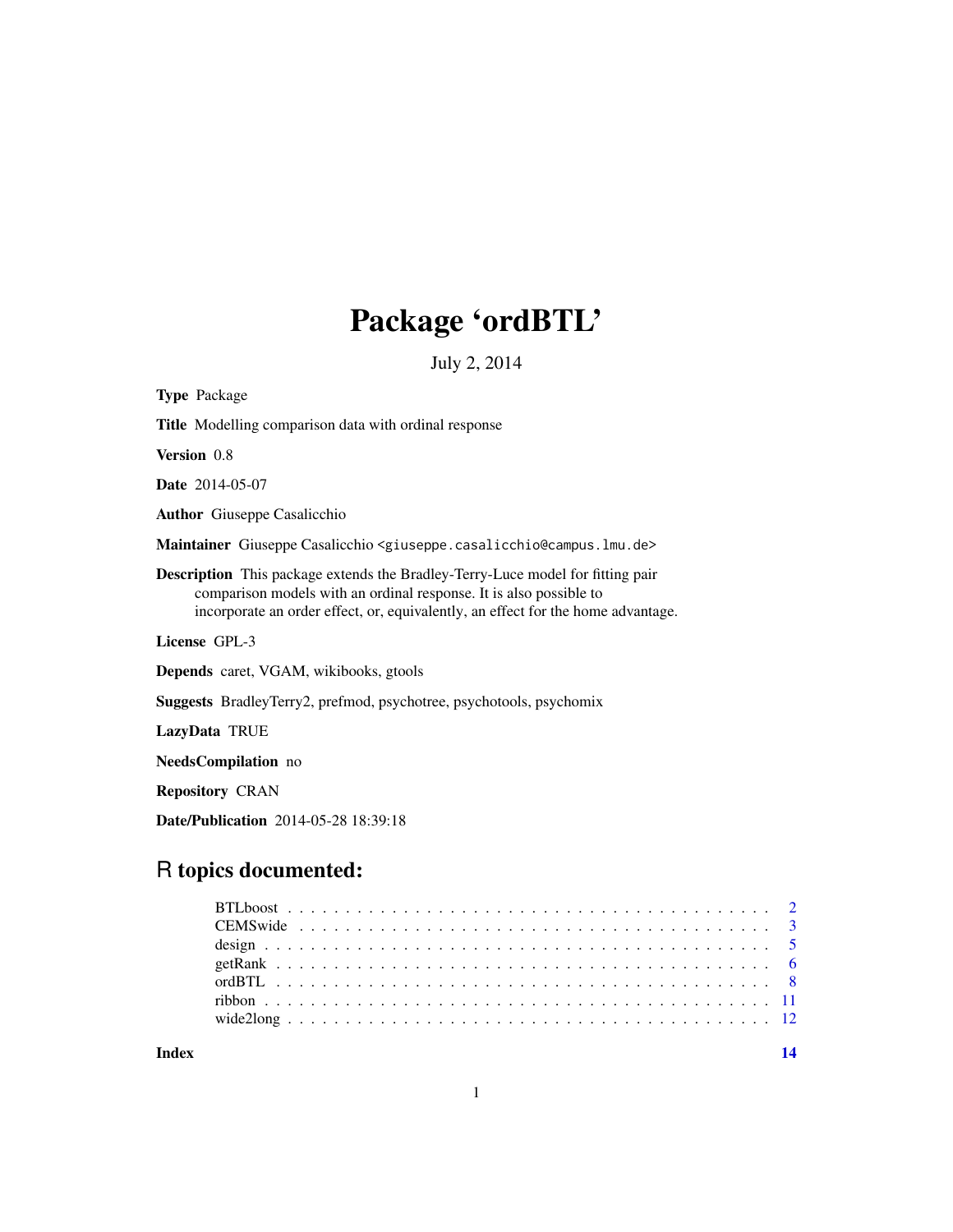<span id="page-1-0"></span>

# Description

Boosting procedure for ordinal BTL models

#### Usage

```
BTLboost(formula, data, objects=NULL, groupVars=NULL,
                selection=c("DEVIANCE","AIC","BIC"),
                mstop=500, nu=1, maxit=1, verbose=TRUE, ...)
```
# Arguments

| formula   | a formula describing the full model.                                                                                                                                                                                                                                                     |
|-----------|------------------------------------------------------------------------------------------------------------------------------------------------------------------------------------------------------------------------------------------------------------------------------------------|
| data      | a data frame containing the design matrix for the model (See also design to<br>generate such an design matrix).                                                                                                                                                                          |
| objects   | (optional) a character vector specifying the objects that should always be part of<br>the model.                                                                                                                                                                                         |
| groupVars | (optional) a character vector specifying the subject-specific covariates, whose<br>subject-object interactions are considered simultaneously in each boosting step.<br>By default (groupVars=NULL), all subject-object interactions are cosidered sep-<br>arately in each boosting step. |
| selection | a character specifying the criterion that is used in each boosting step to deter-<br>mine the best fitting covariate(s).                                                                                                                                                                 |
| mstop     | an integer giving the number of boosting iterations.                                                                                                                                                                                                                                     |
| nu        | a double between 0 and 1 defining the step size or shrinkage parameter.                                                                                                                                                                                                                  |
| maxit     | an integer representing the maximum number of Fisher-scoring iterations (see<br>also vglm.control).                                                                                                                                                                                      |
| verbose   | logical indicating if output should be produced for each boosting iteration.                                                                                                                                                                                                             |
| $\cdots$  | further arguments passed to ordBTL.                                                                                                                                                                                                                                                      |

#### Value

A List of

- BEST contains estimated parameters of the last boosting iteration
- AIC a vector of AIC values for each boosting iteration
- BIC a vector of BIC values for each boosting iteration
- DEVIANCE a vector that reflects the deviance of each boosting iteration
- PATH a dataframe containing the coefficient build-up at the end of each boosting iteration
- UPDATED a vector of strings containing the selected components in each boosting iteration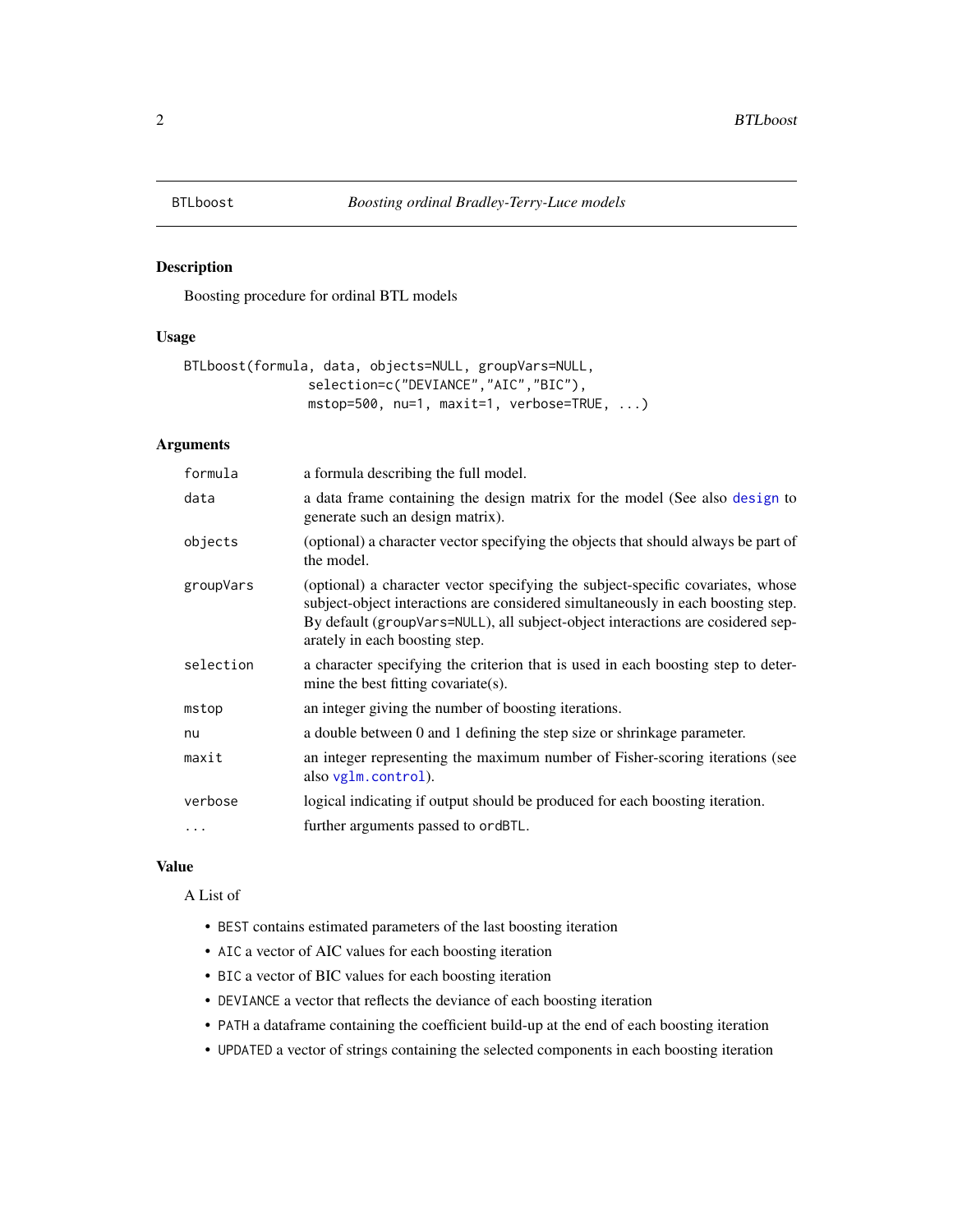#### <span id="page-2-0"></span>CEMSwide 3

# Author(s)

Giuseppe Casalicchio

#### Examples

```
# Get the CEMS data and generate design matrix
example(wide2long, package="ordBTL", echo=FALSE)
des2 <- design(CEMSlong[-which(is.na(CEMSlong$Y)),],
              var1="object1", var2="object2",
              use.vars="ALL", reference="Stockholm")
# Formula for full model considering all subject-object interactions
form2 <- Y \sim(GAMMA.London+GAMMA.Paris+GAMMA.Milano+GAMMA.StGallen+GAMMA.Barcelona)+
 (GAMMA.London+GAMMA.Paris+GAMMA.Milano+GAMMA.StGallen+GAMMA.Barcelona):
 (WOR+SEX+DEG+STUD+ENG+FRA+SPA+ITA)
## Not run:
# Exemplatory boosting call with mstop=5
#BoostDev <- BTLboost(form2, data=des2, groupVars=c("WOR","DEG","SEX","STUD"),
# selection="DEVIANCE", mstop=5)
## End(Not run)
```

```
CEMSwide CEMS Data
```
#### Description

The Community of European management schools (CEMS) data used in the paper by Dittrich et al. (1998, 2001), where the responses (the first 15 variables) are coded as 1 if the first university was preferred, 2 if no decision was made and 3 if the second university was preferred.

## Usage

data(CEMSwide)

# Format

A data frame with 303 observations on the following 23 variables:

- V1 London vs. Paris
- V2 London vs. Milano
- V3 London vs. Paris
- V3 Paris vs. Milano
- V4 London vs. St.Gallen
- V5 Paris vs. St.Gallen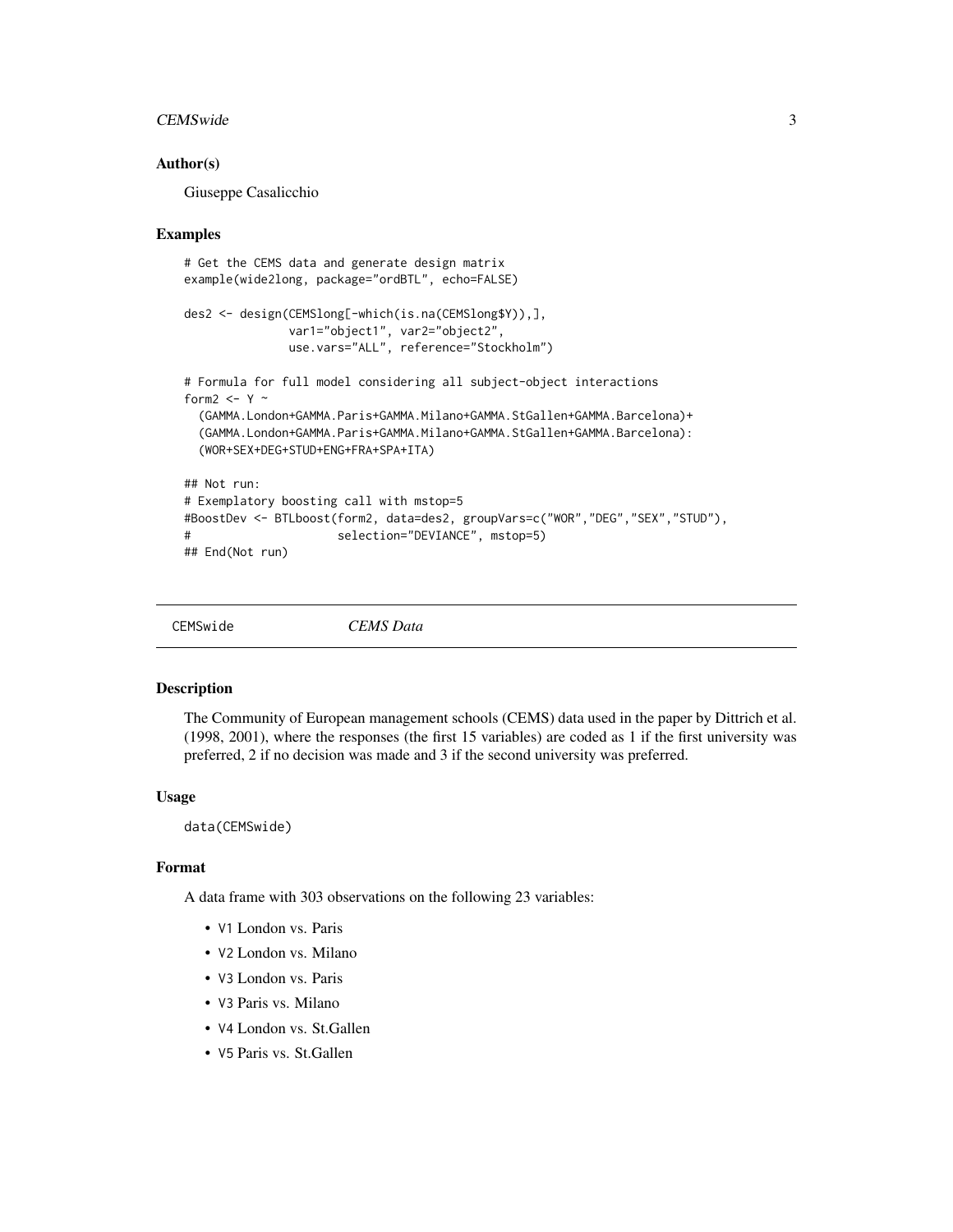- V6 Milano vs. St.Gallen
- V7 London vs. Barcelona
- V8 Paris vs. Barcelona
- V9 Milano vs. Barcelona
- V10 St.Gallen vs. Barcelona
- V11 London vs. Stockholm
- V12 Paris vs. Stockholm
- V13 Milano vs. Stockholm
- V14 St.Gallen vs. Stockholm
- V15 Barcelona vs. Stockholm
- STUD Main discipline of study :  $1 =$  commerce,  $0 =$  other (economics, business administration, business education)
- ENG Knowledge of English : 0= good, 1= poor
- FRA Knowledge of French : 0= good, 1= poor
- SPA Knowledge of Spanish : 0= good, 1= poor
- ITA Knowledge of Italian : 0= good, 1= poor
- WOR Full-time employment while studying:  $0 = no$ ,  $1 = yes$
- DEG Intention to take an international degree:  $0=$  no,  $1=$  yes
- SEX Gender : 0= female, 1= male

#### Source

The Royal Statistical Society Datasets Website ([http://www.blackwellpublishing.com/rss/](http://www.blackwellpublishing.com/rss/Readmefiles/dittrich.htm) [Readmefiles/dittrich.htm](http://www.blackwellpublishing.com/rss/Readmefiles/dittrich.htm))

# References

Dittrich R, Hatzinger R and Katzenbeisser W (1998). "Modelling the effect of subject-specific covariates in paired comparison studies with an application to university rankings." Applied Statistics, \*47\*(2), pp. 511-525.

Dittrich R, Hatzinger R and Katzenbeisser W (2001). "Corrigendum: Modelling the effect of subject-specific covariates in paired comparison studies with an application to university rankings." Journal of the Royal Statistical Society: Series C (Applied Statistics), \*50\*(2), pp. 247-249.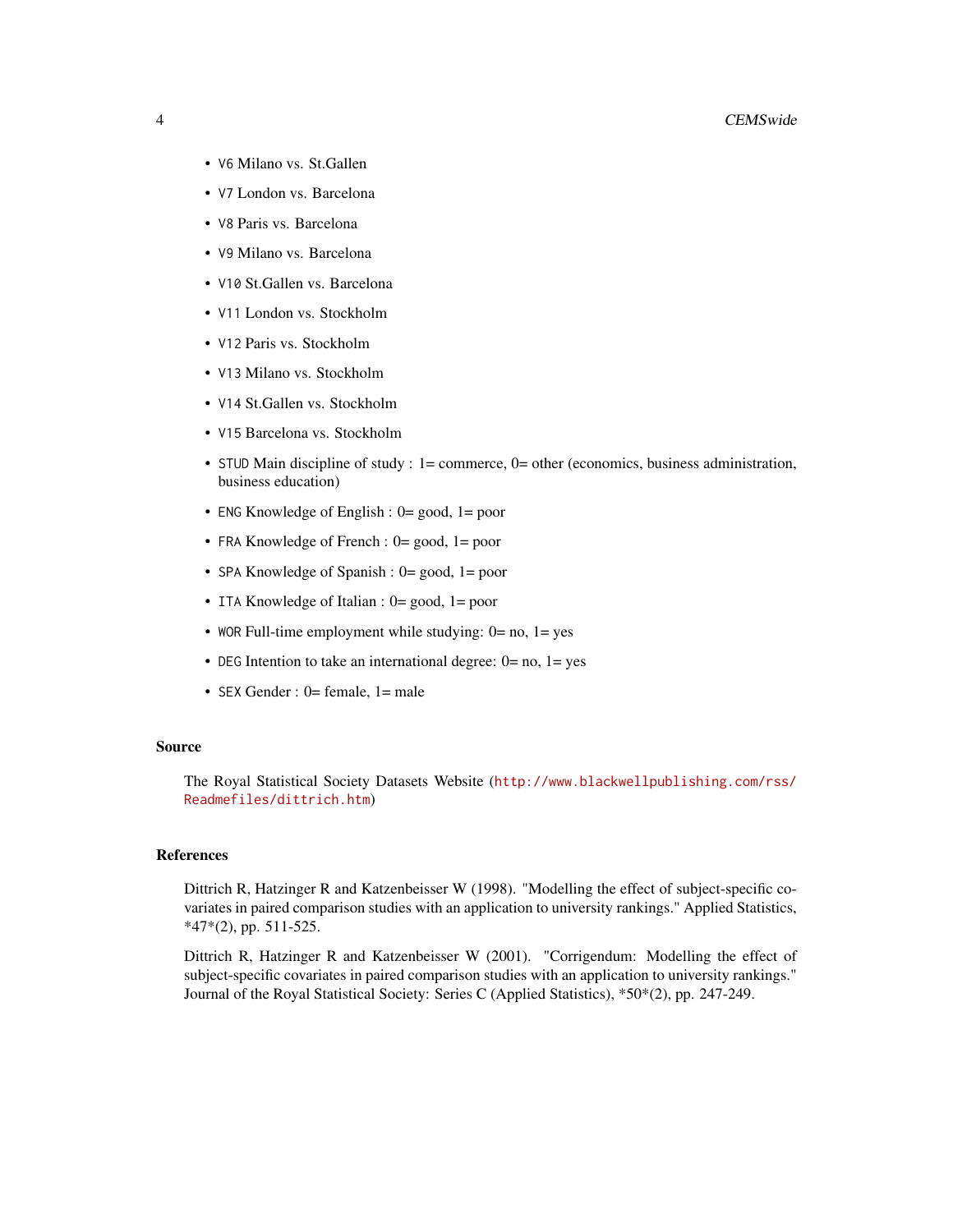<span id="page-4-1"></span><span id="page-4-0"></span>

# Description

This function returns the design matrix for an ordinal Bradley-Terry-Luce model.

# Usage

|  |  | design(X, var1, var2, use.vars=NULL, reference=NULL, |
|--|--|------------------------------------------------------|
|  |  | prefix="GAMMA", prefix.home="ALPHA",                 |
|  |  | home.advantage=c("no","specific","yes"))             |

# Arguments

| X              | a data frame in long format (see wide2long).                                                                                                                                                                                                                                                                                                                                   |
|----------------|--------------------------------------------------------------------------------------------------------------------------------------------------------------------------------------------------------------------------------------------------------------------------------------------------------------------------------------------------------------------------------|
| var1           | a character of the column name from X specifying the first object to be compared<br>(or, in sport context, the home team).                                                                                                                                                                                                                                                     |
| var2           | a character of the column name from X specifying the second object to be com-<br>pared (or, in sport context, the away team).                                                                                                                                                                                                                                                  |
| use.vars       | a character vector with the names of additional covariates of X that will addition-<br>ally be included into the design matrix. (example: use . vars = $c("ENG", "SEX"))$ )<br>if the covariates ENG and SEX should be included. If all covariates of X should<br>be included, you can use use. vars = "ALL". The default is use. vars = NULL<br>for no additional covariates. |
| reference      | a character specifying the reference object.                                                                                                                                                                                                                                                                                                                                   |
| prefix         | (optional) a character added in the names of the estimated object parameters                                                                                                                                                                                                                                                                                                   |
| prefix.home    | (optional) a character added in the names of the estimated home advantage pa-<br>rameters                                                                                                                                                                                                                                                                                      |
| home.advantage | Note that the home advantage is equivalent to an order effect home. advantage="no"<br>uses no home advantage (order effect), home.advantage="specific" uses one<br>home advantage (order effect) for each object and home. advantage="yes" uses<br>one home advantage (order effect) for any object.                                                                           |

# Value

A data frame where each row refers to a pair comparison and each column corresponds to an object.

# Author(s)

Giuseppe Casalicchio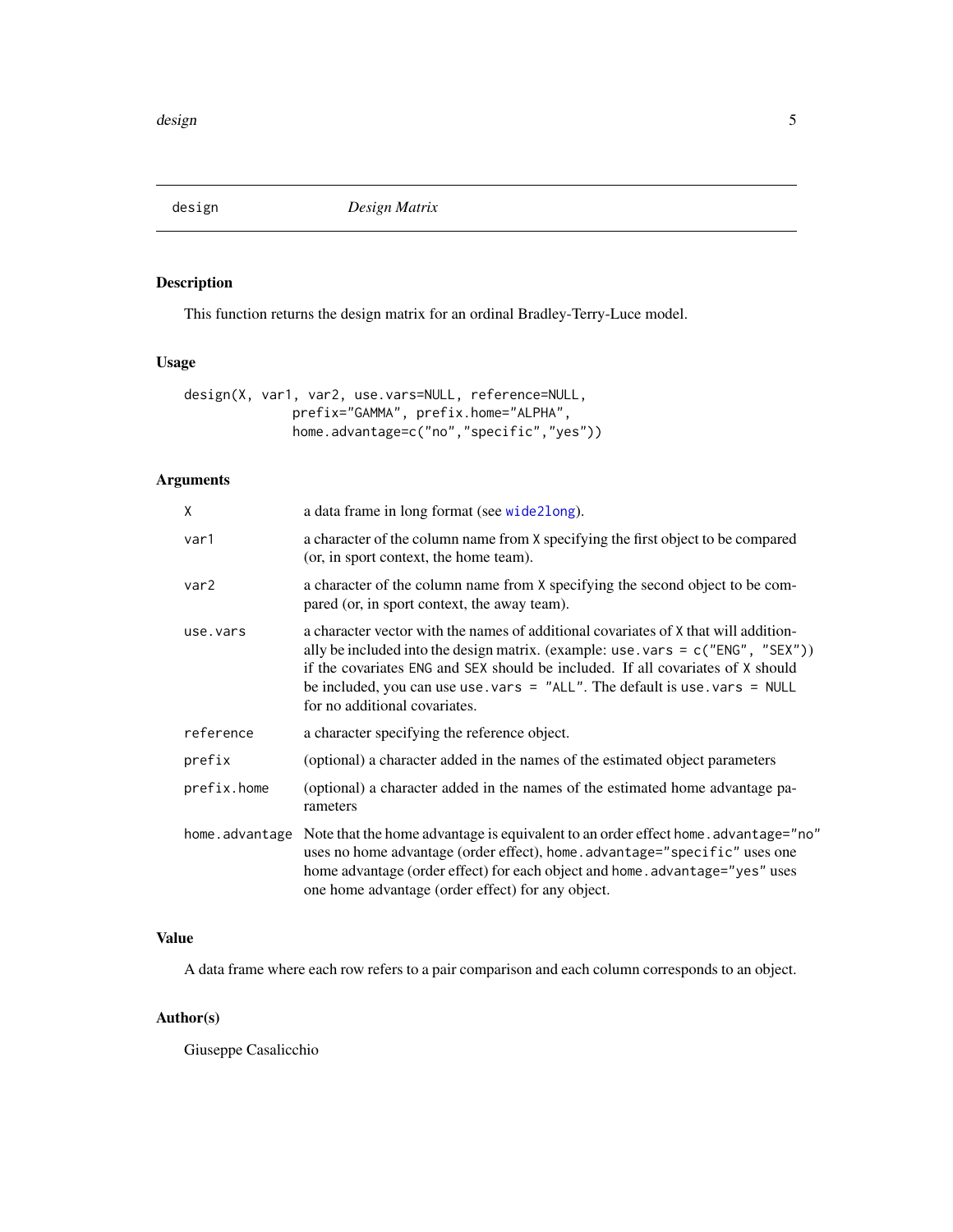# Examples

```
# load german football-league (Bundesliga) data
library("wikibooks")
data(Bundesliga)
# add new variable Y3 reflecting the response which is coded as
# 1 if the home team wins
# 2 if the game ends up with a tie
# 3 if the home team loses
diff <- Bundesliga$Tore.Heim - Bundesliga$Tore.Gast
Bundesliga$Y3 <- as.ordered(ifelse(diff >= 1, 1,
                                   ifelse(diff <= -1, 3, 2)))
buli0506 <- subset(Bundesliga, Saison=="2005/2006")
str(buli0506)
# Design matrix without home advantage
des.nohome <- design(buli0506, var1="Heim", var2="Gast",
                     home.advantage="no")
str(des.nohome)
# Design matrix with one home advantage parameter for all objects
des.onehome <- design(buli0506, var1="Heim", var2="Gast",
                      home.advantage="yes")
str(des.onehome)
# Design matrix with home advantage parameters for each object
des.teamhome <- design(buli0506, var1="Heim", var2="Gast",
                       home.advantage="specific")
str(des.teamhome)
# Design matrix with additional covariable "Spieltag"
des.covs <- design(buli0506, var1="Heim", var2="Gast",
                   use.vars=c("Spieltag"), home.advantage="no")
str(des.covs)
```
getRank *Ranking based on Estimates*

## Description

Extracts the estimated parameters and sorts them based on their estimated values

# Usage

```
getRank(ordBTL, decreasing=TRUE, prefix=NULL, reference=NULL)
```
<span id="page-5-0"></span>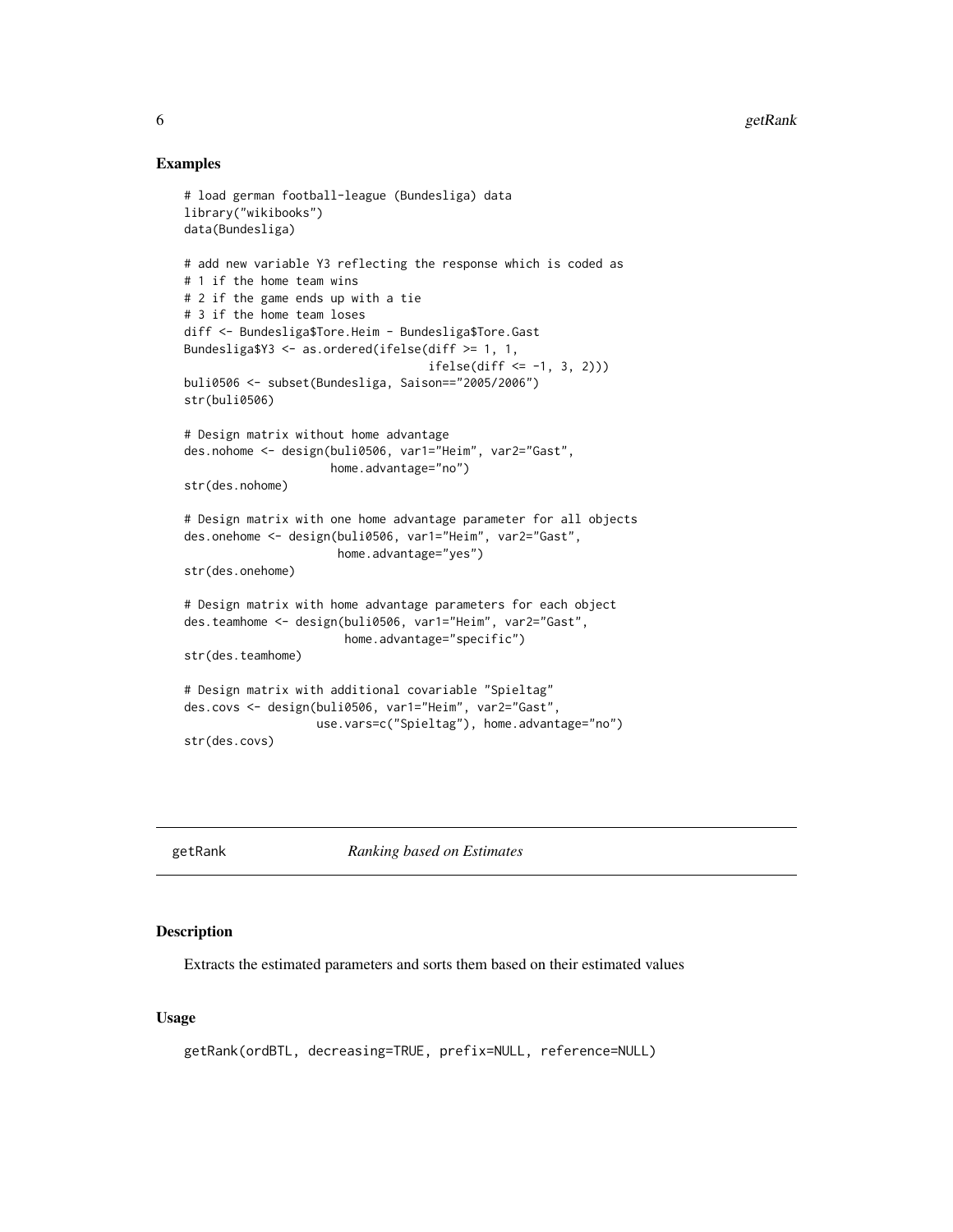#### <span id="page-6-0"></span> $getRank$  and  $7$

#### **Arguments**

| ordBTL     | a fitted model returned by ordBTL.                                                                                                                                                          |
|------------|---------------------------------------------------------------------------------------------------------------------------------------------------------------------------------------------|
| decreasing | logical. Should the sort be increasing or decreasing?                                                                                                                                       |
| prefix     | (optional) a character that is included in the names of the parameters; only the<br>parameters are returned that include this character (prefix=NULL extracts all<br>estimated parameters). |
| reference  | (optional) a character specifying the reference object.                                                                                                                                     |

# Value

matrix containing the parameter estimates.

# Author(s)

Giuseppe Casalicchio

# See Also

[ordBTL](#page-7-1)

# Examples

```
# Get the CEMS data and generate design matrix
example(wide2long, package="ordBTL", echo=FALSE)
des1 <- design(CEMSlong, var1="object1", var2="object2",
              use.vars="Y", reference="Stockholm")
# Fit the adjacent categories model, which corresponds to
# the log-linear BTL model (see Agresti, 1992)
mod1 <- ordBTL(Y~., data=des1, family="acat",
              family.control=list(reverse=TRUE))
# Extract all parameter estimates
getRank(mod1)
# Extract all parameter estimates and add parameter for
# reference object (which is set to zero)
getRank(mod1, reference="GAMMA.Stockholm")
# Extract only parameter estimates that include the
# string "Intercept"
getRank(mod1, prefix="Intercept")
# Extract only parameter estimates that include the
# string "GAMMA" (which will be the object parameters)
getRank(mod1, prefix="GAMMA")
```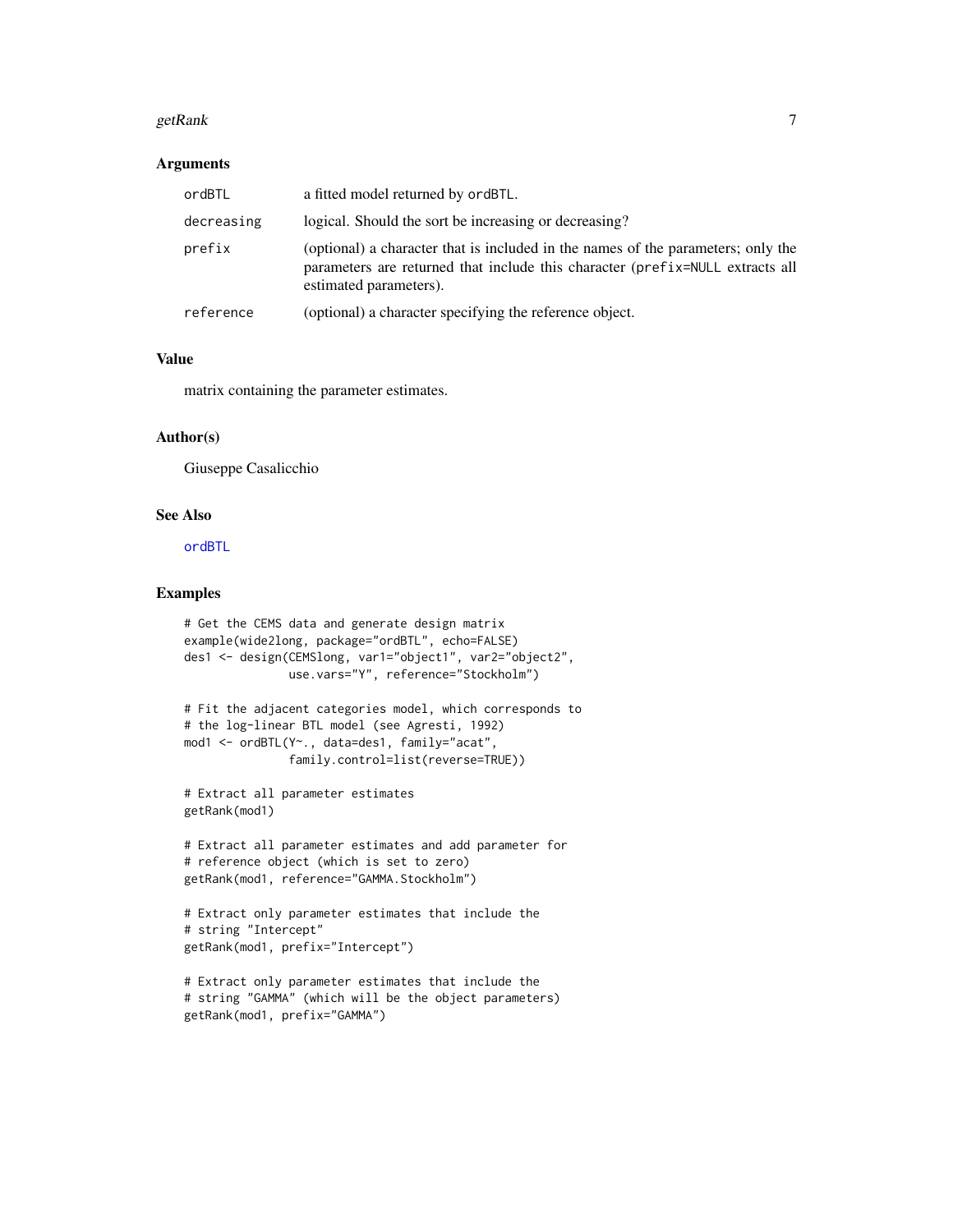# <span id="page-7-1"></span><span id="page-7-0"></span>Description

Fits ordinal regression models to paired comparison data.

# Usage

```
ordBTL(formula, data, family=c("cumulative","acat"),
              family.control = list(), restrict=NULL, ...)
```
# Arguments

| formula  | a formula describing the model to be fitted.                                                                                                                                   |
|----------|--------------------------------------------------------------------------------------------------------------------------------------------------------------------------------|
| data     | a data frame containing the design matrix for the model (See also design to<br>generate such an design matrix).                                                                |
| family   | a character specifying which ordinal BTL model should be fitted. Can be ei-<br>ther "cumulative" for the cumulative link model or "acat" for the adjacent<br>categories model. |
|          | family control a list with arguments passed to the corresponding family, either cumulative<br>for the cumulative link model or acat for the adjacent categories model.         |
| restrict | (optional) a character vector specifying the covariates from formula that should<br>be fitted with a symmetry constraint (can be used to fit threshold covariates).            |
| $\ddots$ | further arguments for fitting function (see $vg1m$ ).                                                                                                                          |

# Value

An object of class vglm.

# Author(s)

Giuseppe Casalicchio

# References

Dittrich R, Hatzinger R and Katzenbeisser W (2001). "Corrigendum: Modelling the effect of subject-specific covariates in paired comparison studies with an application to university rankings." Journal of the Royal Statistical Society: Series C (Applied Statistics), \*50\*(2), pp. 247-249.

Agresti A (1992). "Analysis of ordinal paired comparison data." Applied Statistics, pp. 287-297. Table 1.

#### See Also

[vglm](#page-0-0), [design](#page-4-1), [plotvgam](#page-0-0)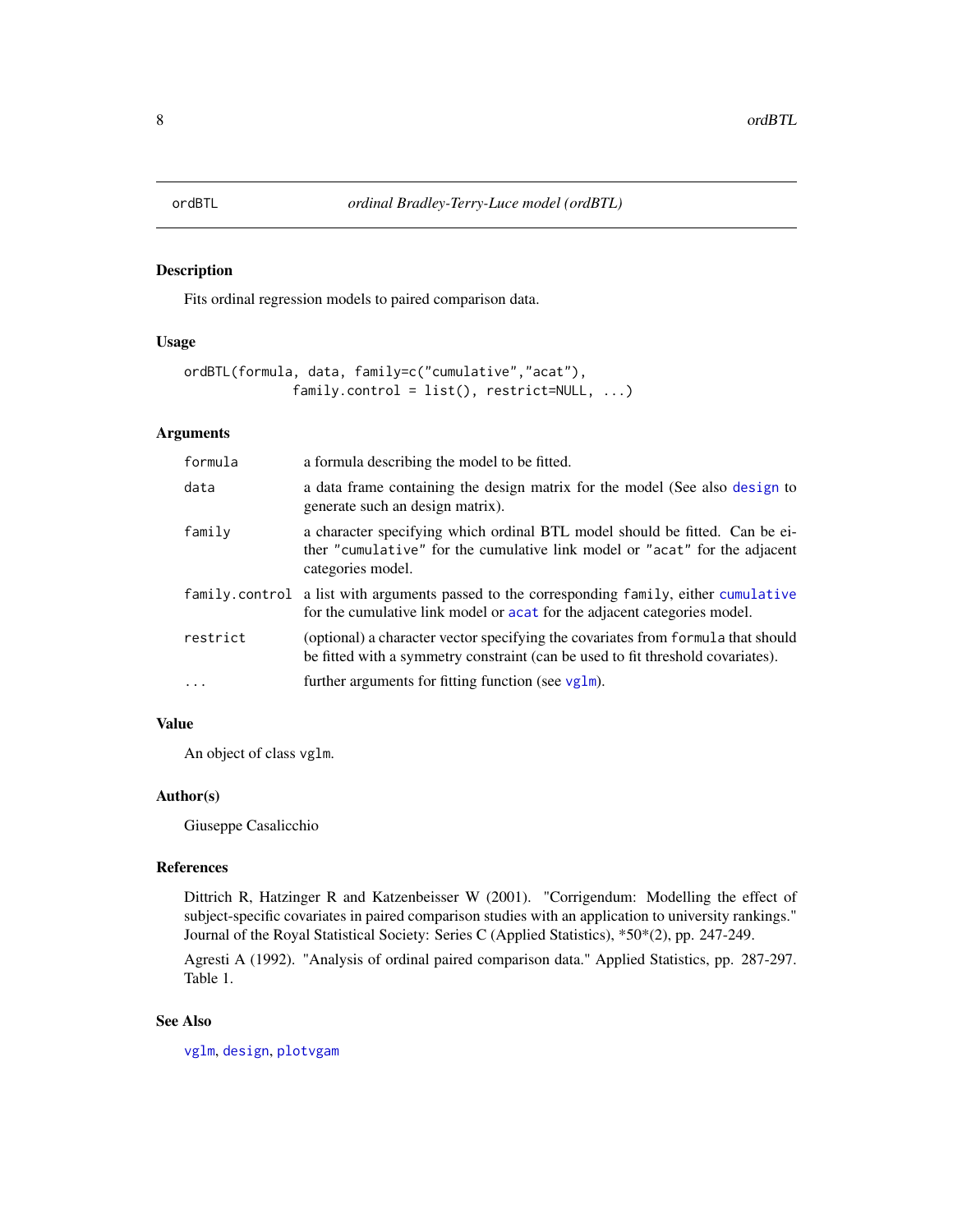#### ordBTL 9

# Examples

```
############################################################
## ##
## Example 1: Adjacent categories logit model for CEMS ##
## ##
############################################################
############################################################
# Reproduce results from Table 3 of Dittrich et al. (2001)
############################################################
# Get the CEMS data and generate design matrix
example(wide2long, package="ordBTL", echo=FALSE)
des1 <- design(CEMSlong, var1="object1", var2="object2",
             use.vars="Y", reference="Stockholm")
# Fit the adjacent categories model, which corresponds to
# the log-linear BTL model (see Agresti, 1992)
mod1 <- ordBTL(Y~., data=des1, family="acat",
              family.control=list(reverse=TRUE))
# We get the same results from Table 3 of Dittrich et al (2001).
# Since Stockholm is the reference university, its estimate
# is set to zero (due to identifiability)
getRank(mod1)
############################################################
# Reproduce results from Table 6 of Dittrich et al. (2001)
############################################################
# Generate design matrix and specify model formula
des2 <- design(CEMSlong, var1="object1", var2="object2",
              use.vars="ALL", reference="Stockholm")
form2 <- Y~GAMMA.London + GAMMA.Paris + GAMMA.Milano +
 GAMMA.StGallen + GAMMA.Barcelona + WOR +
 SEX + WOR:GAMMA.Paris + WOR:GAMMA.Milano +
 WOR:GAMMA.Barcelona + DEG:GAMMA.StGallen +
 STUD:GAMMA.Paris + STUD:GAMMA.StGallen +
 ENG:GAMMA.StGallen + FRA:GAMMA.London +
 FRA:GAMMA.Paris + SPA:GAMMA.Barcelona +
 ITA:GAMMA.London + ITA:GAMMA.Milano +
 SEX:GAMMA.Milano
# Fit the adjacent categories model with symmetric
# constraint for covariable WOR and SEX
mod2 <- ordBTL(form2, data=des2, family="acat",
              family.control=list(reverse=TRUE),
              restrict=c("WOR", "SEX"))
# We get the same results from Table 6 of Dittrich et al. (2001)
getRank(mod2)
```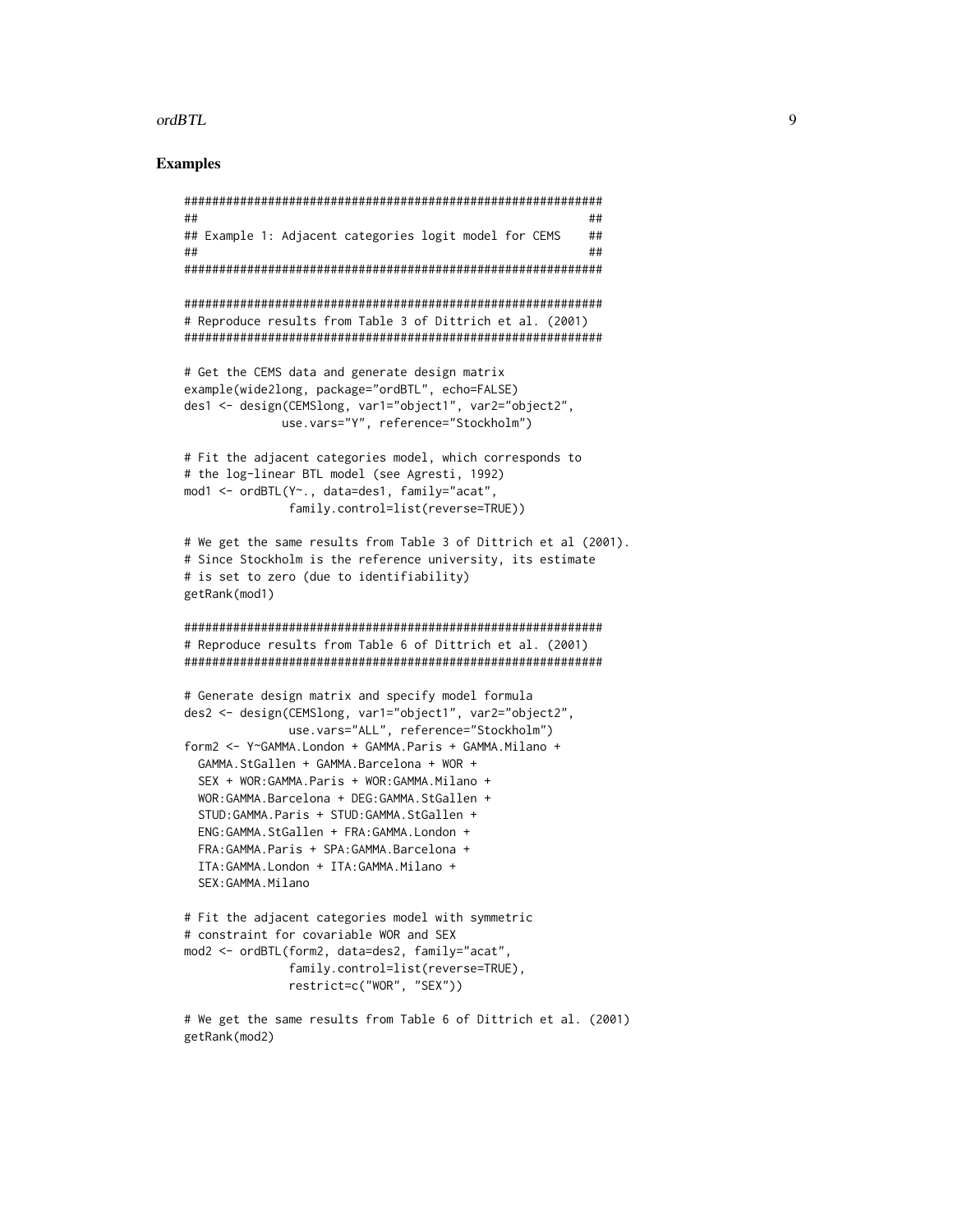```
# Notice that the change in sign for (Intercept), WOR and SEX
# is because we use here a different "coding".
############################################################
## ##
## Example 2: Fitting models from Agresti (1992) ##
## ##
############################################################
# Data from Table 1 of Agresti (1992)
data(ribbon)
# design matrix
des3 <- design(ribbon, var1="obj1", var2="obj2", use.vars="ALL")
# Note that Agresti (1992) used the constraint that the object
# parameters sum up to 1. To get the same results, we use the model
form3 <- cbind(V1,V2,V3,V4,V5,V6,V7)~I(GAMMA.1-GAMMA.5)+
 I(GAMMA.2-GAMMA.5)+I(GAMMA.3-GAMMA.5)+I(GAMMA.4-GAMMA.5)
# Fit the adjacent categories logit model
ac <- ordBTL(form3, data=des3, family="acat",
           family.control=list(reverse=TRUE))
# Fit the cumulative logit model
clm.logit <- ordBTL(form3, data=des3)
# Fit the cumulative probit model
clm.probit <- ordBTL(form3, data=des3,
                  family.control=list(link="probit"))
# Parameter estimates
coefs <- t(rbind("Adjacent categories logit"=coefficients(ac),
               "Cumulative probit"=coefficients(clm.probit),
               "Cumulative logit"=coefficients(clm.logit)))
coefs <- rbind(coefs, "GAMMA.5"=0-colSums(coefs[4:7,]))
coefs
############################################################
## ##
## Example 3: Fitting models for Bundesliga 2005/2006 ##
## ##
############################################################
# real ranking can be obtained from:
# http://fussballdaten.sport.de/bundesliga/2006
# load data
example(design, package="ordBTL", echo=FALSE)
# Model without home advantage
des.nohome <- design(buli0506, var1="Heim", var2="Gast",
                  use.vars="Y3", home.advantage="no",
```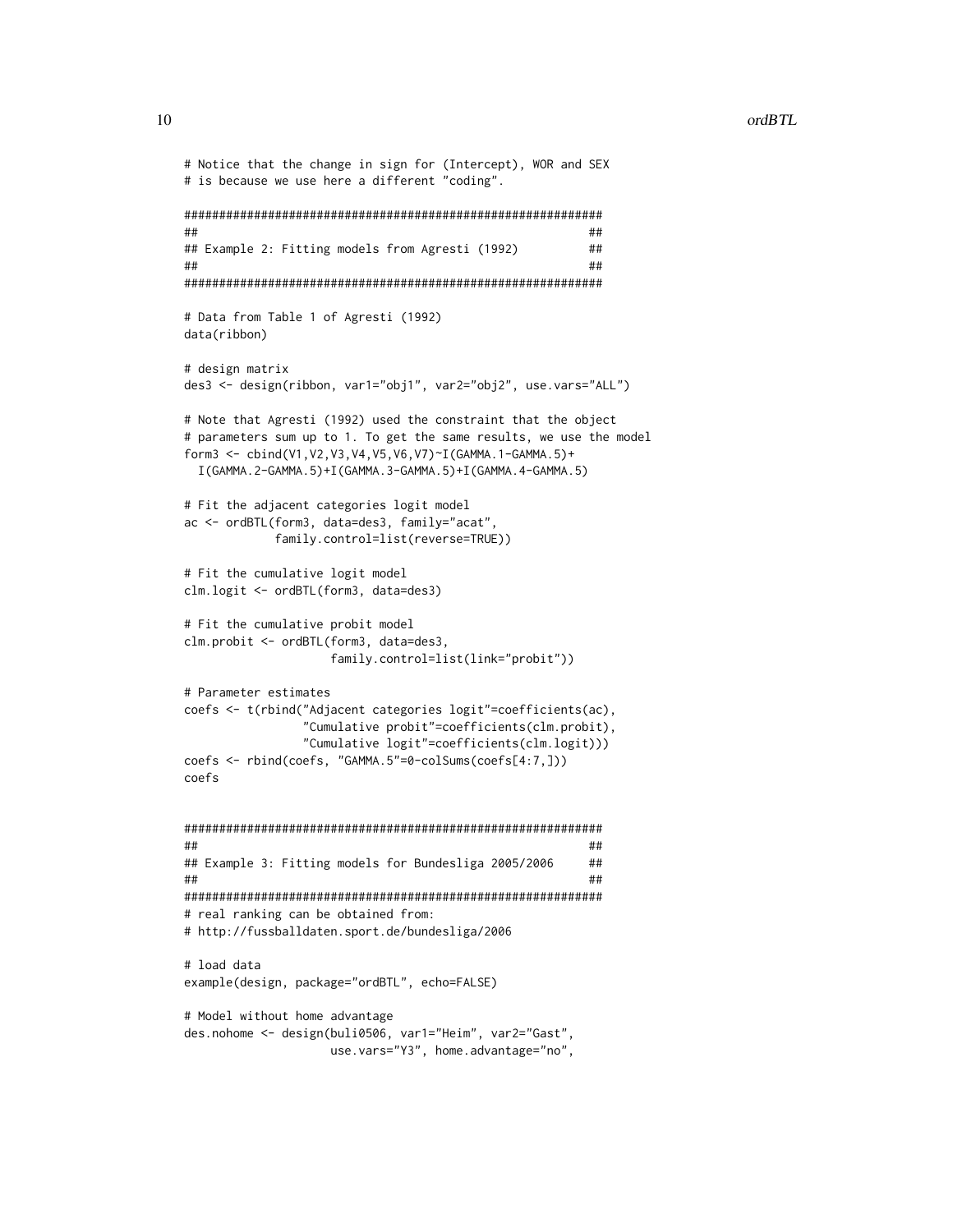#### <span id="page-10-0"></span>ribbon 11

```
reference="GAMMA.MSV.Duisburg")
mod.nohome <- ordBTL(Y3~., data=des.nohome)
# team 'abilities' (should be approximately the ranking of the final standings)
getRank(mod.nohome, prefix="GAMMA", reference="GAMMA.MSV.Duisburg")
# Model with home advantage
des.onehome <- design(buli0506, var1="Heim", var2="Gast",
                     use.vars="Y3", home.advantage="yes",
                      reference="GAMMA.MSV.Duisburg")
mod.onehome <- ordBTL(Y3~., data=des.onehome)
# team 'abilities'
getRank(mod.onehome, prefix="GAMMA", reference="GAMMA.MSV.Duisburg")
# home advantage
getRank(mod.onehome, prefix="ALPHA")
# Model with team-specific home advantage
des.teamhome <- design(buli0506, var1="Heim", var2="Gast",
                      use.vars="Y3", home.advantage="specific",
                      reference="GAMMA.MSV.Duisburg")
mod.teamhome <- ordBTL(Y3~., data=des.teamhome)
# team 'abilities' (should be approximately the ranking for the away table)
getRank(mod.teamhome, prefix="GAMMA", reference="GAMMA.MSV.Duisburg")
# team-specific home advantages
getRank(mod.teamhome, prefix="ALPHA")
```
ribbon *Typewriter Ribbon Data*

#### **Description**

The typwriter ribbon data used in the paper by Agresti (1992), where 5 different typewriter ribbon brands were compared pairwise by 30 secretaries.

#### Usage

data(ribbon)

# Format

A data frame with columns:

- V1 absolute frequency reflecting strong preference for corresponding obj1
- V2 absolute frequency reflecting moderate preference for corresponding obj1
- V3 absolute frequency reflecting weak preference for corresponding obj1
- V4 absolute frequency reflecting no preference
- V5 absolute frequency reflecting weak preference for corresponding obj2
- V6 absolute frequency reflecting moderate preference for corresponding obj2
- V7 absolute frequency reflecting strong preference for corresponding obj2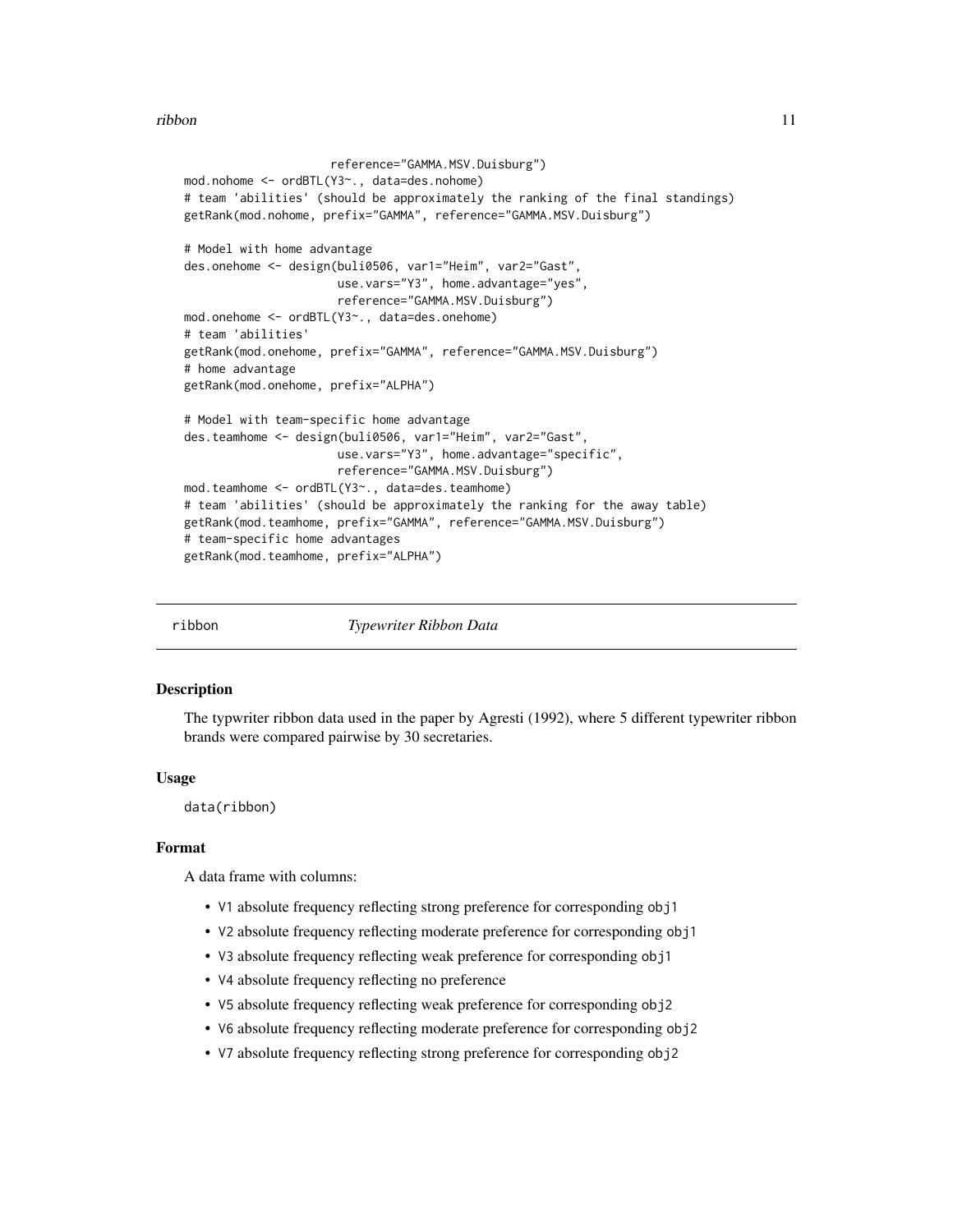- <span id="page-11-0"></span>• obj1 integer 1, ..., 5 referring to the 5 ribbon brands
- obj2 integer 1, ..., 5 referring to the 5 ribbon brands

# Source

Agresti A (1992). "Analysis of ordinal paired comparison data." Applied Statistics, pp. 287-297. Table 1.

# References

Agresti A (1992). "Analysis of ordinal paired comparison data." Applied Statistics, pp. 287-297.

<span id="page-11-1"></span>wide2long *Reshapes Paired Comparison Data*

#### Description

This function reshapes a data frame that contains pair comparison data in 'wide' format into a data frame in 'long' format (see 'Details').

#### Usage

wide2long(data, paircomp, names=NULL, ...)

# Arguments

| data     | a data frame in 'wide' format.                                                                                                                                  |
|----------|-----------------------------------------------------------------------------------------------------------------------------------------------------------------|
| paircomp | a character vector specifying the columns from data that corresponds to a pair<br>comparison.                                                                   |
| names    | a character vector of the same length as paircomp specifying the names (sepa-<br>rated with a space) of the two objects that are compared in a pair comparison. |
| $\cdots$ | arguments to be passed to reshape.                                                                                                                              |

# Details

In the 'wide' format each row reflects a certain subject/judge and a column contains for example the results of a pair comparison or is a subject-specific covariate. In the 'long' format each row represents a single pair comparison.

# Value

The reshaped data frame.

# Author(s)

Giuseppe Casalicchio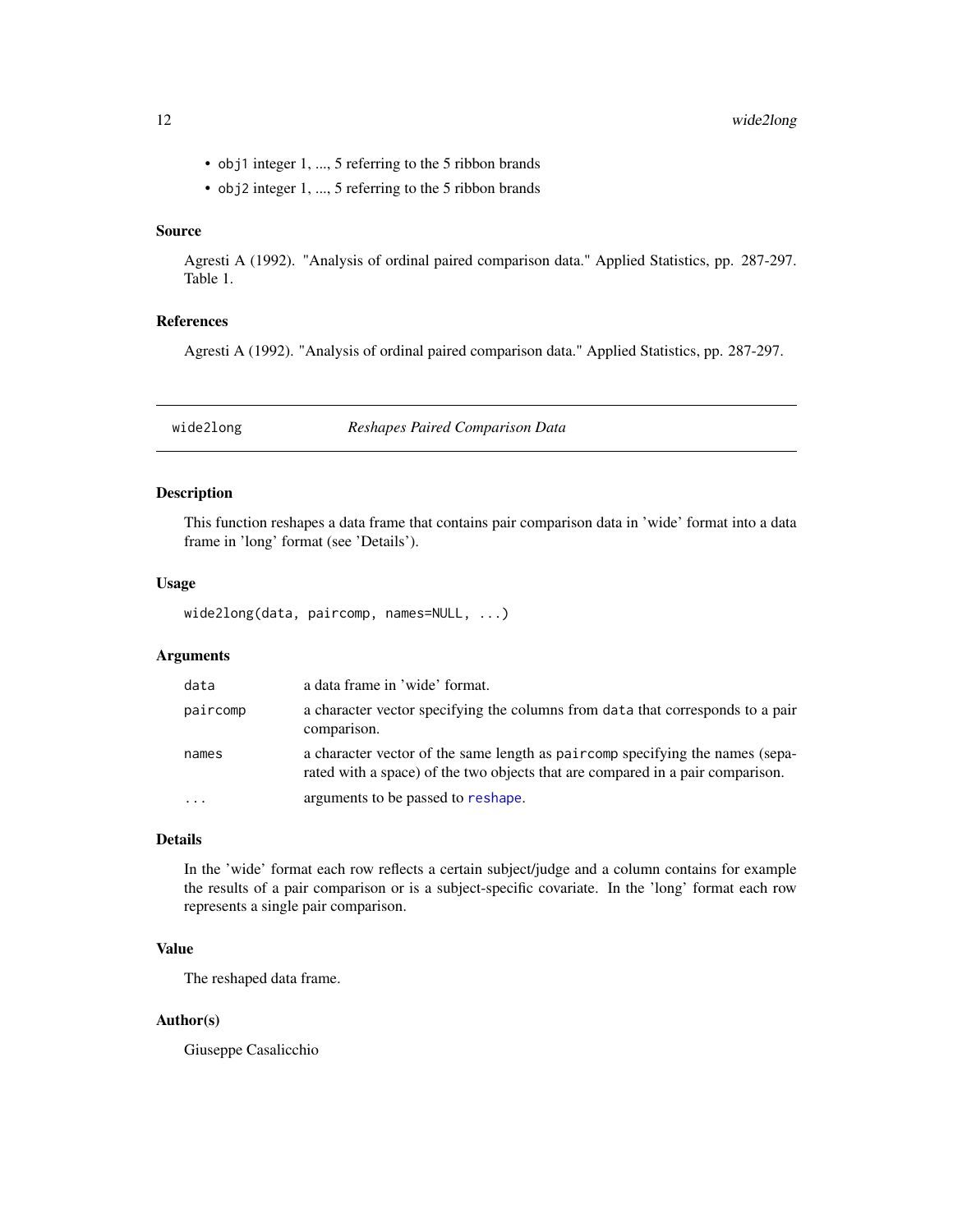# <span id="page-12-0"></span>wide2long 13

# See Also

[reshape](#page-0-0), [design](#page-4-1)

#### Examples

data(CEMSwide)

```
# Define variable names containing the outcome of the comparisons
columns <- colnames(CEMSwide)[grep("V",colnames(CEMSwide))]
```

```
# Define names of the objects that are compared (shoud be separated with space)
# "London Paris" means that the first object is "London" and the second "Paris".
comparison <- c("London Paris", "London Milano", "Paris Milano",
                "London St.Gallen", "Paris St.Gallen",
                "Milano St.Gallen", "London Barcelona",
                "Paris Barcelona", "Milano Barcelona",
                "St.Gallen Barcelona", "London Stockholm",
                "Paris Stockholm", "Milano Stockholm",
                "St.Gallen Stockholm", "Barcelona Stockholm")
# Transform to 'long' format where v.names="Y" sets the name of
# our response variable (see ?reshape)
CEMSlong <- wide2long(data=CEMSwide, paircomp=columns, names=comparison, v.names="Y")
```
head(CEMSlong) head(CEMSwide)